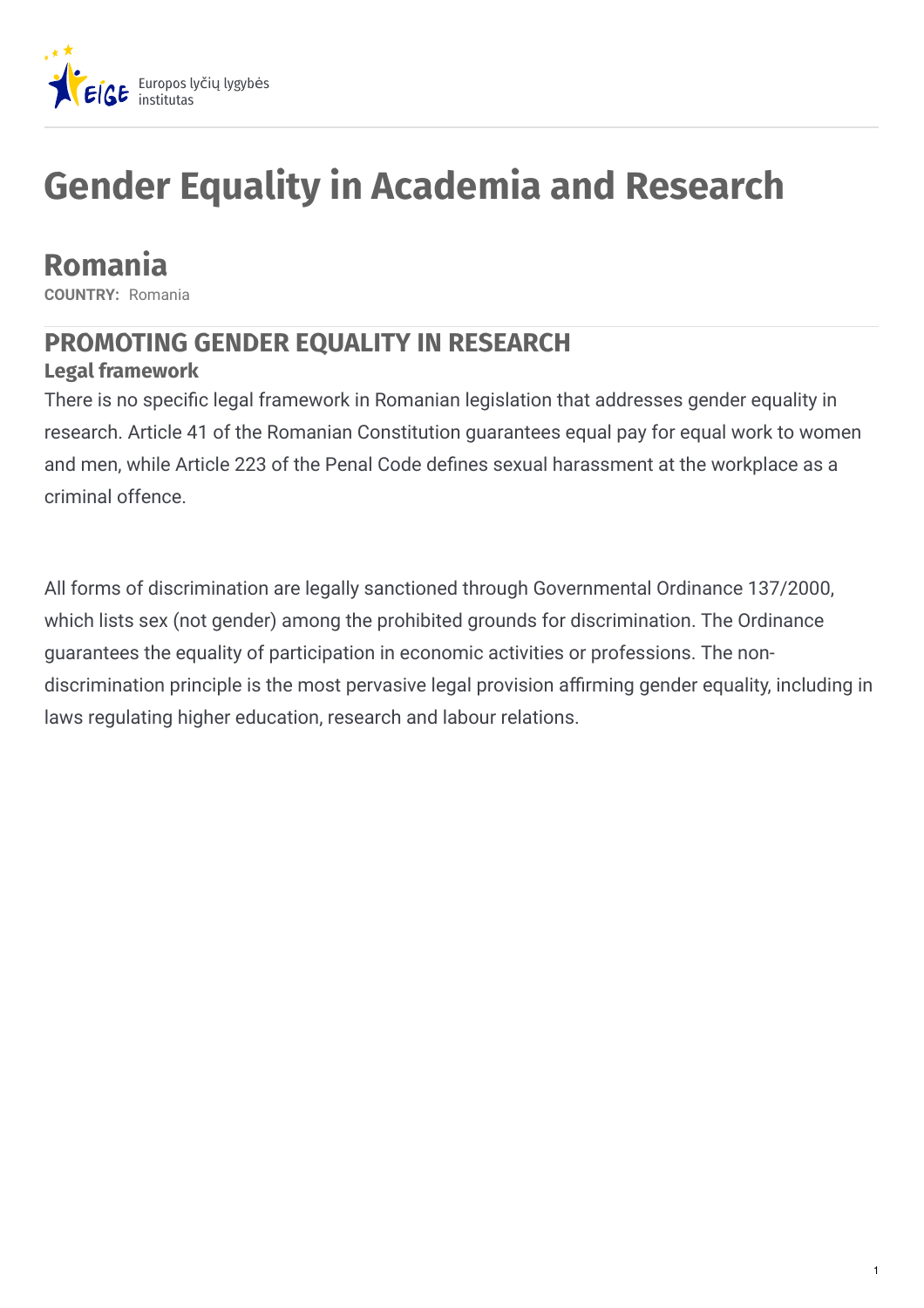The main reference for gender equality legal provisions concerning higher education and research is Law 202/2002 on Equal Opportunities and Equal Treatment of Women and Men. The Law states that the measures to eliminate sex-based discrimination apply in the private and public sector, in fields which include labour, education, decision-making, etc. Articles 7-13 define direct and indirect sex-based discrimination, harassment, sexual harassment, psychological harassment and genderbased violence. It regulates equality between women and men in the field of labour, with provisions guaranteeing non-discriminatory access to equal employment opportunities, professional promotion, benefits, etc. and equal income for equal work. It forbids discrimination in the case of maternity and parental leave. Article 14 defines equal opportunities and equal treatment between women and men in access to education. Article 15 charges the Ministry of Education with ensuring proper training and informing of professors, and issuing recommendations to exclude sex-based discrimination from university curricula, along with negative models and stereotypes in respect of the role of women and men in public and family life. Crucially, the Law places the Ministry in charge of monitoring compliance with the principle of equal opportunities and equal treatment between women and men in educational units (including higher education institutions (HEIs)).

Law 202/2002 was amended by Law 178/2018, which introduced the roles of Equal Opportunities Expert and Equal Opportunities Technician in the National Occupations Roster. These two positions oversee the application of equal opportunities measures, initiate projects and programmes and develop action plans to implement the principle of equal opportunities and treatment in public organisations and companies. The Law promotes (but does not oblige) these positions in public organisations and companies with more than 50 employees, or to employ specialists. It does not include any incentives or obligations for organisations, however, thus has been largely ignored. No research organisation is known to employ such an expert.

Article 118 of Law 1/2011 on National Education prohibits discrimination on grounds of age, ethnicity, sex, social origin, political or religious views, sexual orientation, or other reasons, in the national system of higher education. Students and candidates applying for research or teaching positions also benefit from the non-discrimination principle. By law, all universities' charters must have a Code of Ethics and Professional Deontology, as well as a Commission of University Ethics. It does not specify the ethical issues to be addressed in the Code of Ethics, beyond those pertaining to research ethics.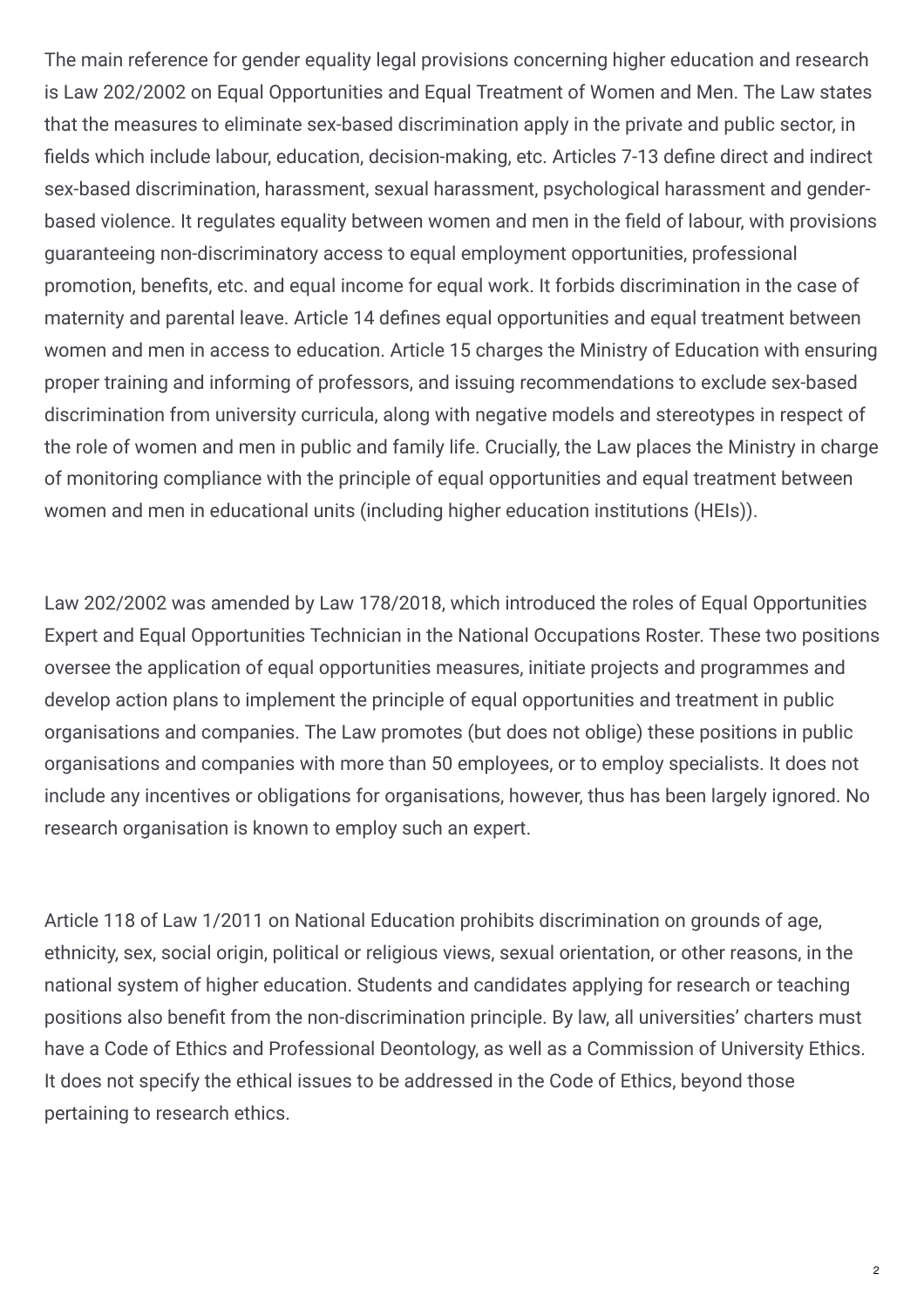Law 319/2003 on the Status of Research and Development Personnel defines the rights and obligations, as well as the rules of employment and promotion of personnel. It does not mention gender equality or non-discrimination. Law 206/2004 on Proper Conduct in Scientific Research, Technological Development and Innovation is similarly silent, but provides the legal basis for the creation of Ethics Commissions for research and development (R&D) institutions and those leading R&D programmes.

### **Policy framework**

The National Strategy for the Promotion of Equal Opportunities for Women and Men and for the Prevention and Combat of Domestic Violence 2018-2021, together with the Operational Plan, is implemented by the National Agency for Equal Opportunities for Women and Men. For 2018-2021, the document identified four fields of intervention, including the labour market. More specifically, it aimed to improve the position of women in the labour market, raise awareness of the importance of equal recruitment, and promote work-life balance. It relied on communication campaigns and the Agency's very limited financial and human resources. No such campaign was publicly visible, however. As of September 2021, no annual or interim report on the state of implementation of the operational plans for 2018-2021 was publicly available.

The National Strategy for Research, Development and Innovation 2014-2020 and the complementary National Strategy for Tertiary Education 2015-2020 do not include any genderrelated provisions. In 2019, the National Council for the Financing of Higher Education report on the financing of higher education included an analysis of data on gender inequalities in academia. It found that in 2017, the number of women surpassed the number of men for the first time since 1990. This was attributed to the retirement of the male faculty rather than the opening of new teaching positions. The proportion of women in academia decreases as the rank increases. Fewer women are recorded at the top of the academic hierarchy, with only 36 % of women among the full professorship positions in 2017. Women are also underrepresented in the technical fields: 38 % of faculty in 2017, covering 24 % of the full professorship positions.

The National Strategy for the Occupation of the Labour Force 2014-2020 refers to increasing women's participation in the labour force. Specific actions include the development of childcare infrastructure and other care facilities, and awareness campaigns on equal pay and the need for flexible work policies. Again, no monitoring or evaluation report was published, making it impossible to determine the degree of implementation in practice.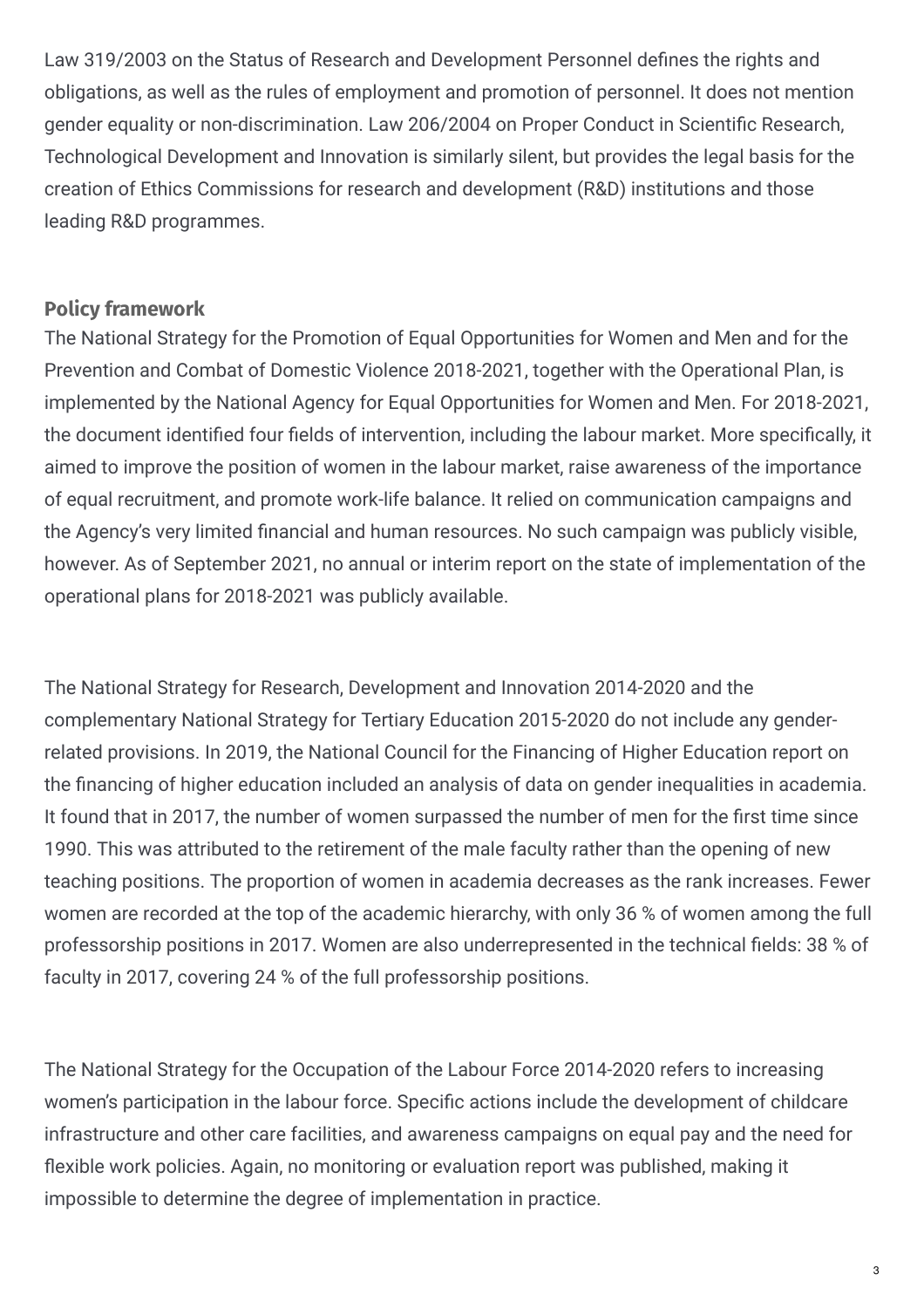### **Other stimulatory initiatives**

*Centrul Filia*, a feminist NGO from Bucharest, is particularly active in the field of gender equality in research. In 2016, the Centre initiated the campaign, "Stop Sexual Harassment in Universities", which included an exploratory survey to map the phenomenon: types of harassment, causes, occurrence, barriers to reporting and perceived solutions. The study was repeated in 2021 by *Centrul Filia* as part of the initiative, "Act for Safety in Universities". The results suggested a much greater prevalence of sexual harassment than that reported by the Commissions of Ethics and received an administrative decision<sup>[1]</sup>. According to the respondents, the key causes of sexual harassment were tolerance to sexist attitudes, low levels of awareness of the different manifestations of sexual harassment, a patriarchal culture, and power relations and hierarchies. They proposed the introduction of clear and proportional sanctions for sexual harassment in universities' Codes of Ethics. In 2018, the Centre published a guide to preventing and combating sexual harassment in universities.

Since 2009, the L'Oréal "Romania for Women In Science Fellowships" programme has been granted yearly to outstanding doctoral and post-doctoral women researchers under 40 years old conducting research in the fields of Life Sciences and Physical Sciences. In 2020, the 11<sup>th</sup> edition of the Fellowships awarded four researchers with grants of approximately EUR 10,000 each.

### **Key actors**

According to Law 202/2002 on Equal Opportunities and Equal Treatment of Women and Men, the Ministry of Education is responsible for monitoring compliance with the principle of equal opportunities and equal treatment between women and men in educational units (including HEIs). No policies, measures or initiatives implementing this legal provision were identified, however.

The Ministry of Education and the Ministry of Research, Innovation and Digitisation are jointly responsible for implementing national policies in research and education. The Ministry of Labour and Social Protection, together with its subordinate Agency for Equal Opportunities for Women and Men, are responsible for implementing gender equality policies.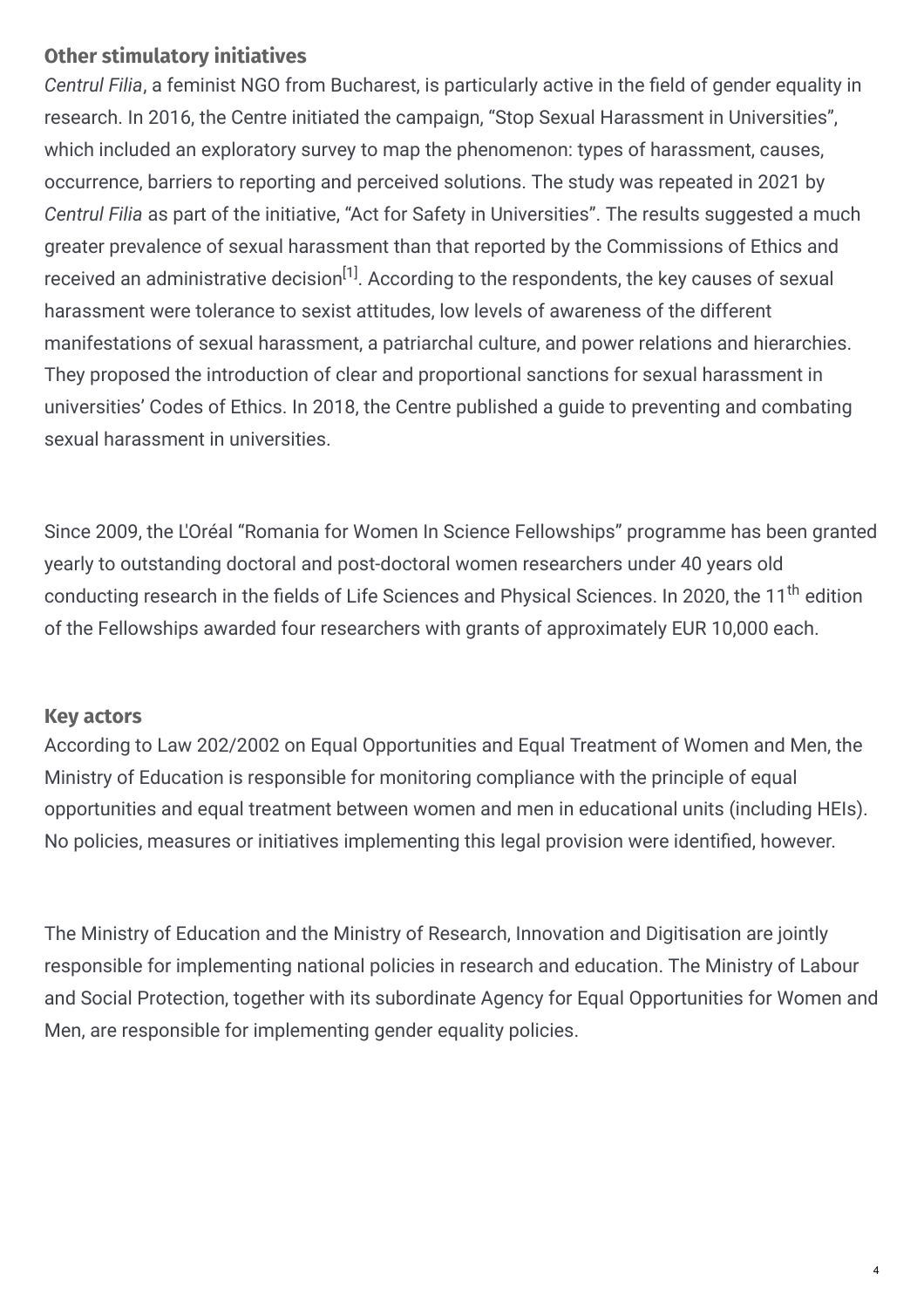Two advisory bodies oversee different aspects of ethics in higher education and research and could potentially assume future responsibility in respect of gender equality. The first is the National Council of Ethics of Scientific Research, Technological Development and Innovation, which is invested with powers to revise sectoral codes of ethics and to oversee moral and professional conduct in research. The second is the Council of Ethics and University Management, which supports universities to apply national policies on ethics and professional integrity.

Other institutional actors whose scope could include the implementation of gender equality policies are the National Council for the Financing of Higher Education and the National Council for Scientific Research, the Romanian Agency for Quality Assurance in Higher Education, and the Executive Unit for the Financing of Higher Education, Research, Development and Innovation. The latter is in the process of developing the first Gender Equality Plan (GEP) in research and academia in Romania.

### **INITIATIVES FOR GENDER EQUALITY BY RESEARCH PERFORMING ORGANISATIONS**

To date, no research organisations or HEI has implemented a GEP, but there is growing interest in such plans. The University of Cluj and the University of Bucharest are currently preparing or developing first drafts of their GEP. Some organisations are partners in Horizon 2020 projects that envisage the creation and implementation of GEPs. For example, the Executive Unit for the Financing of Higher Education, Research, Development and Innovation is a partner in the CALIPER project, the University of Bucharest is a member in the ATHENA project, and Horia Hulubei National Institute for R&D in Physics and Nuclear Engineering (IFIN-HH) is part of the GENERA project.

**Gender equality as a topic of study and research**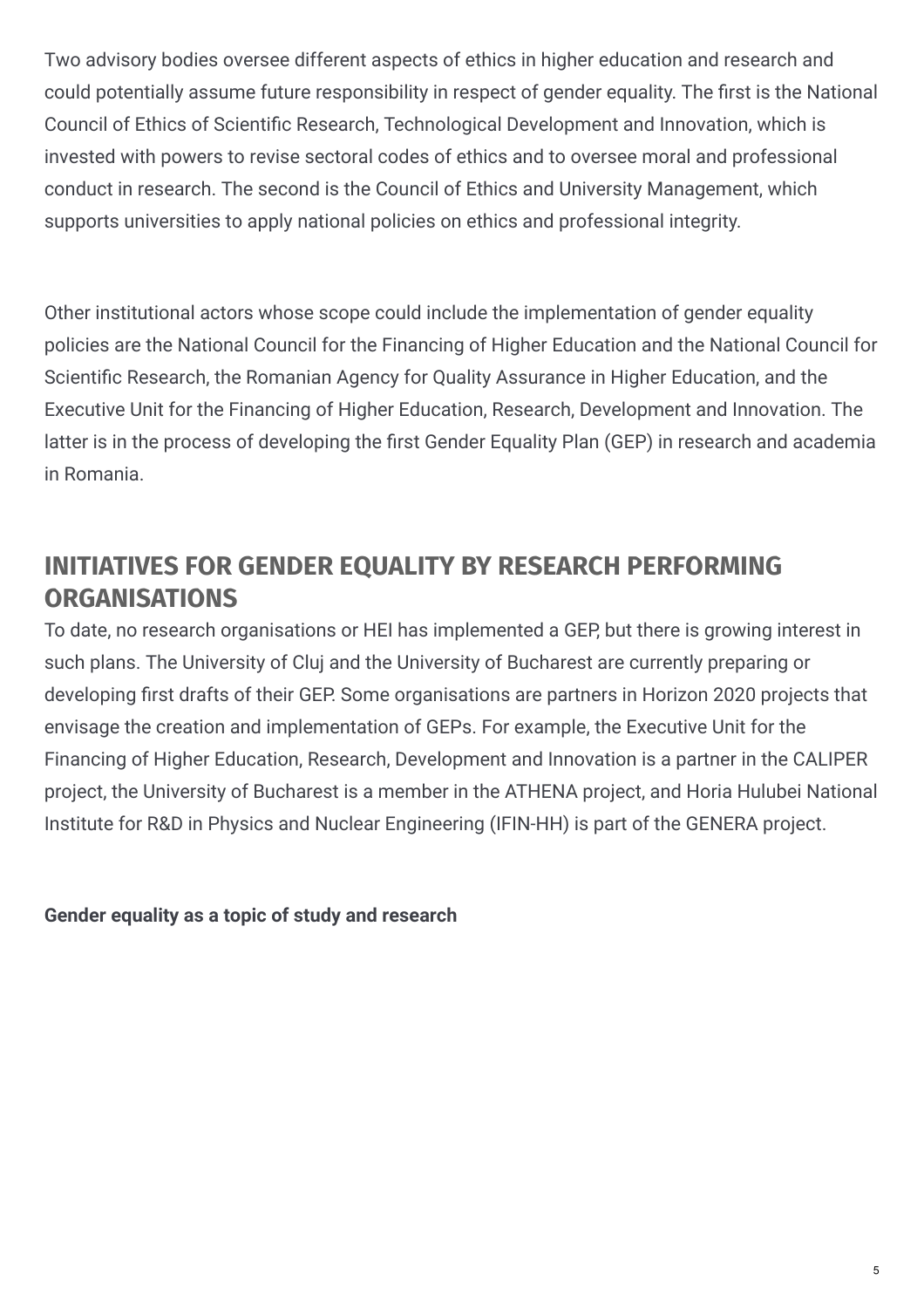In June 2020, a public debate emerged in respect of an amendment to Law 1/2011 of National Education adopted by the Parliament, which forbade activities "to disseminate the theory or opinion about gender identity, understood as the theory or opinion that gender is a concept different from biological sex" in educational institutions. There was a public outcry from the academic community and civil society, with 800 researchers and teaching staff filing an academic appeal with the Constitutional Court. Their appeal claimed that the amendment infringed on academic freedom and was incompatible with national legislation and with Romania's international obligations under the Istanbul Convention. The Court eventually declared the amendment unconstitutional.

Two academic programmes focus on the study of gender issues, one at the National University of Political Studies and Public Administration in Bucharest (MA in Policies, Gender and Minorities) and another at the University of Bucharest (MA in Politics of Equal Opportunities in Romanian and European Context). There is a Centre for the Study of Equal Opportunity Policies at the University of Bucharest, as well as a Centre for Gender Equality in Science at the Alexandru Ioan Cuza University in Iasi.

#### **Promoting gender equality in science, technology, engineering and mathematics (STEM)**

The Politehnica University in Timisoara is active in promoting women's access to STEM. Between 2016 and 2018, the University implemented "Girls in Tech", an Erasmus KA2 project that explored technical education from the point of view of women's participation and access. In February 2021, the University marked the International Day of Girls and Women in STEM, hosting a webinar connecting successful women researchers with girls interested in STEM.

#### **Other initiatives**

Work-life balance in the academic system is supported in several universities. Babes-Bolyai University in Cluj, Politehnica University in Bucharest and Alexandru Ioan Cuza University of Iasi all provide kindergartens for the children of employees and students.

### **RELEVANT EXAMPLES OF PRACTICES**